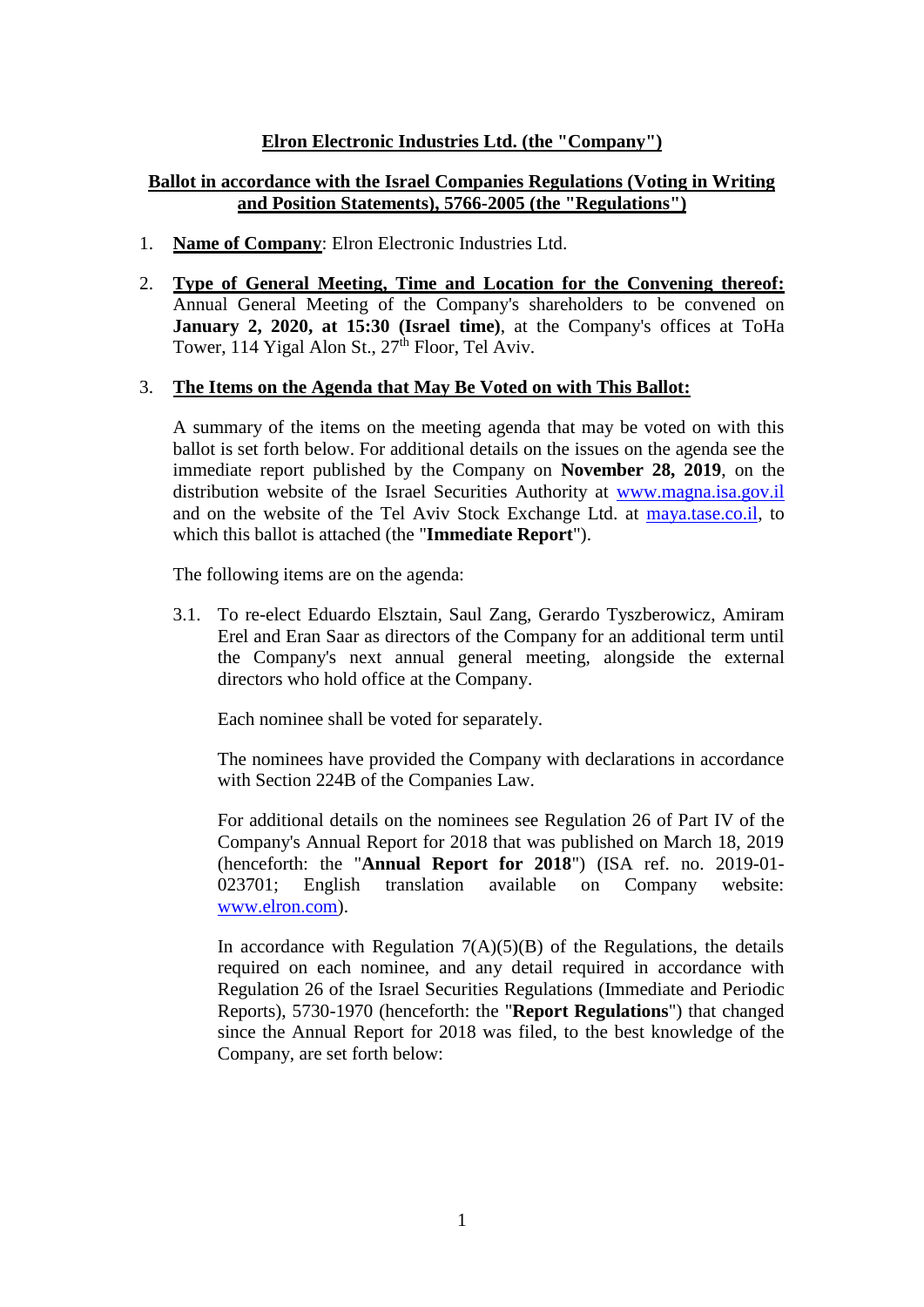| Name:                                                                                                                                                                 | Eduardo Elsztain |
|-----------------------------------------------------------------------------------------------------------------------------------------------------------------------|------------------|
| Membership on board of directors'<br>committees:                                                                                                                      | None             |
| Year in which became director:                                                                                                                                        | 2016             |
| Any detail required in accordance<br>with Regulation 26 of the Report<br>Regulations, that changed since the<br><b>Company's Annual Report for 2018</b><br>was filed: | No change        |

| Name:                                                                                                                                                                 | Saul Zang |
|-----------------------------------------------------------------------------------------------------------------------------------------------------------------------|-----------|
| Membership on board of directors'<br>committees:                                                                                                                      | None      |
| Year in which became director:                                                                                                                                        | 2016      |
| Any detail required in accordance<br>with Regulation 26 of the Report<br>Regulations, that changed since the<br><b>Company's Annual Report for 2018</b><br>was filed: | No change |

| Name:                                                                                                                                                          | Gerardo Tyszberowicz |
|----------------------------------------------------------------------------------------------------------------------------------------------------------------|----------------------|
| Membership on board of directors'<br>committees:                                                                                                               | None                 |
| Year in which became director:                                                                                                                                 | 2017                 |
| Any detail required in accordance<br>with Regulation 26 of the Report<br>Regulations, that changed since the<br>Company's Annual Report for<br>2018 was filed: | No change            |

| Name:                                                                                                                                                          | Amiram Erel |
|----------------------------------------------------------------------------------------------------------------------------------------------------------------|-------------|
| Membership on board of directors'<br>committees:                                                                                                               | None        |
| Year in which became director:                                                                                                                                 | 1999        |
| Any detail required in accordance<br>with Regulation 26 of the Report<br>Regulations, that changed since the<br>Company's Annual Report for<br>2018 was filed: | No change   |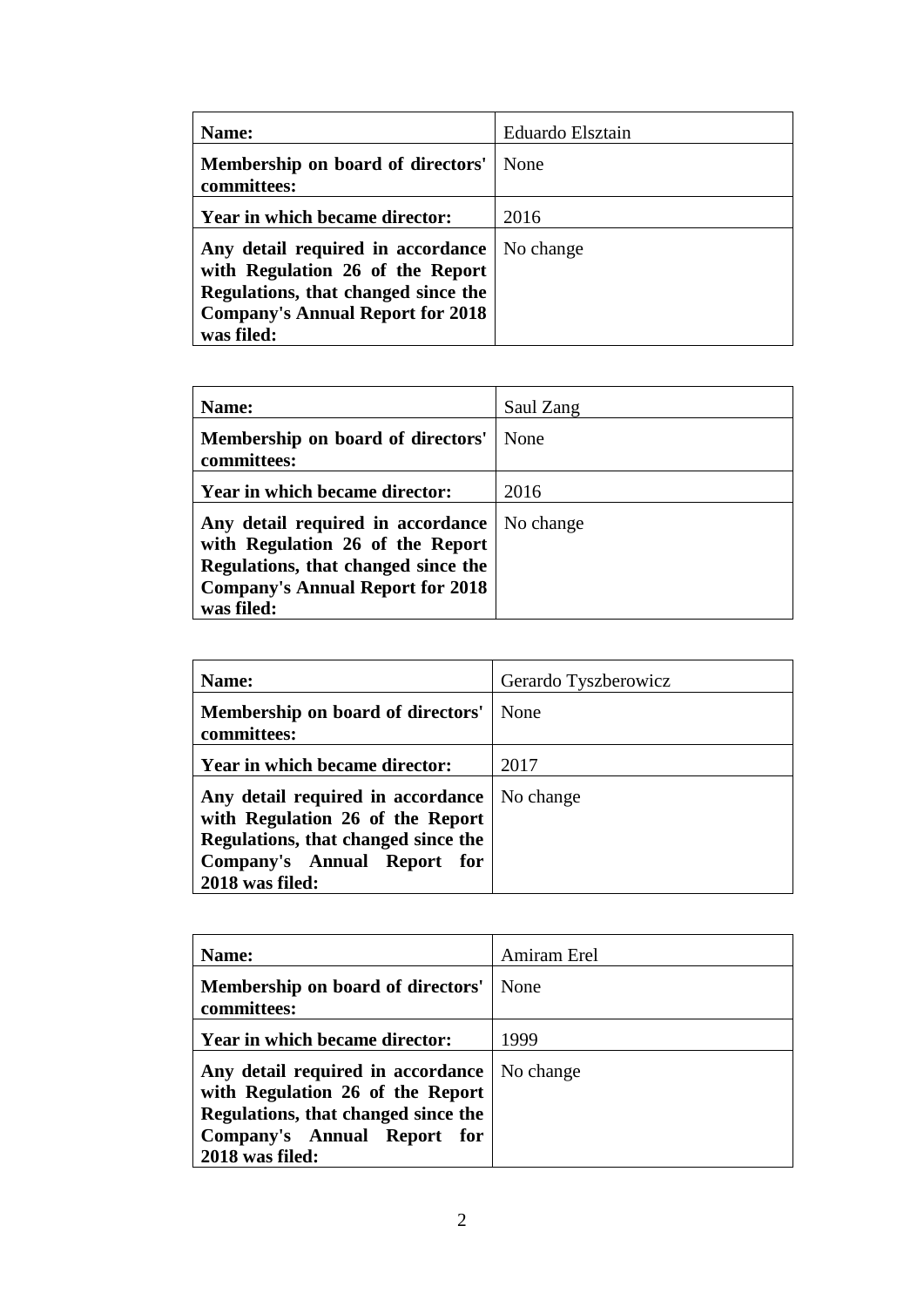| <b>Name:</b>                                                                                                 | Eran Saar                                                                                                                                                                                   |  |  |  |  |
|--------------------------------------------------------------------------------------------------------------|---------------------------------------------------------------------------------------------------------------------------------------------------------------------------------------------|--|--|--|--|
|                                                                                                              |                                                                                                                                                                                             |  |  |  |  |
| <b>ID</b> No:                                                                                                | 029660693                                                                                                                                                                                   |  |  |  |  |
| Date of birth:                                                                                               | October 10, 1972                                                                                                                                                                            |  |  |  |  |
| Citizenship:                                                                                                 | <b>Israel</b>                                                                                                                                                                               |  |  |  |  |
| <b>Address for serving court papers:</b>                                                                     | ToHa Tower, 114 Yigal Alon St.,<br>Tel-Aviv                                                                                                                                                 |  |  |  |  |
| Membership on board of directors'<br>committees:                                                             | None                                                                                                                                                                                        |  |  |  |  |
| Is an external or independent<br>director:                                                                   | No                                                                                                                                                                                          |  |  |  |  |
| Has accounting<br>and financial<br>expertise, professional competency,<br>or is an external expert director: | Has accounting and<br>financial<br>expertise and professional<br>competency.                                                                                                                |  |  |  |  |
| Is an employee of the Company, a<br>subsidiary, affiliate or related<br>party:                               | Will serve as CEO of Discount<br>Investment Corporation Ltd. and IDB<br>Development Corporation Ltd.<br>commencing December 12, 2019.                                                       |  |  |  |  |
| Date on which became director:                                                                               | November 27, 2019                                                                                                                                                                           |  |  |  |  |
| <b>Education:</b>                                                                                            | LLB, Faculty of Law, Hebrew<br>University of Jerusalem;<br>BA.<br>Accounting and Economics, Hebrew<br>University of Jerusalem; MBA,<br>Major in Finance, Hebrew University<br>of Jerusalem. |  |  |  |  |
| Occupation during the last 5 years:                                                                          | CEO of Equital Ltd. and Isramco<br>Negev $2$ LP (from $2012$ )<br>until<br>December 2019);                                                                                                  |  |  |  |  |
| director in<br>Serves as a<br>other<br>companies:                                                            | Shufersal Ltd., Cellcom Israel Ltd.                                                                                                                                                         |  |  |  |  |
| Is a relative of another related<br>party at the Company:                                                    | N <sub>o</sub>                                                                                                                                                                              |  |  |  |  |

3.2. To reappoint the accounting firm Kesselman & Kesselman (PwC) as the Company's auditors for an additional term until the Company's next annual general meeting, and to authorize the Company's Board of Directors and Audit Committee, insofar required, to determine their fees as auditors.

### 4. **Location and Hours for Inspecting the Proposed Resolutions in Full:**

Copies of the Immediate Report, declarations of director nominees, and proposed resolutions on the meeting's agenda are available for inspection at the Company's offices in ToHa Tower, 114 Yigal Alon St., 27<sup>th</sup> Floor, Tel-Aviv, Israel, after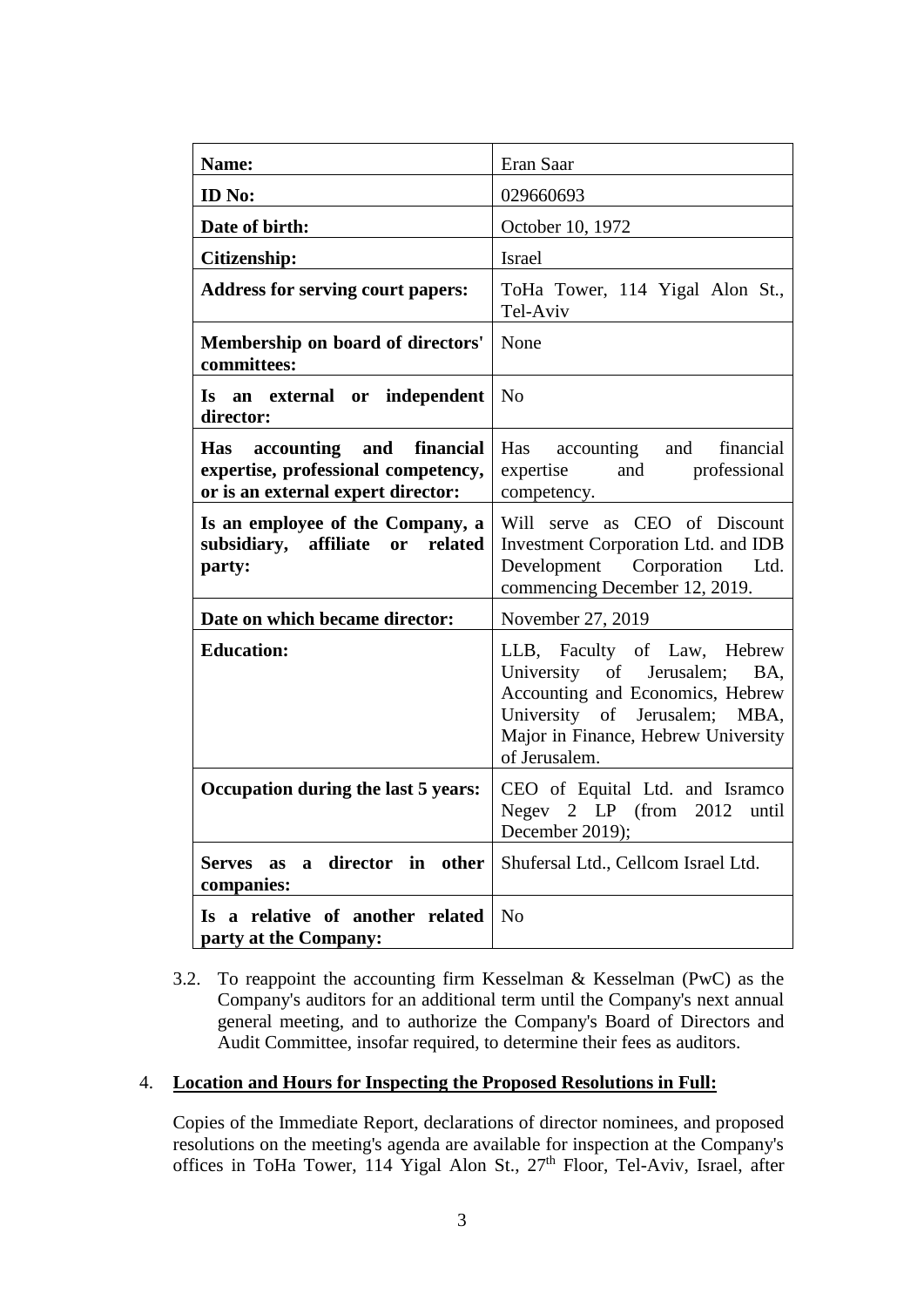prior coordination with the Company's secretariat, at 972-3-6075555, Sunday through Thursday (excluding holidays and the eves of holidays) between 09:00 and 16:00, until the date of the meeting, as well as on the distribution website of the Israel Securities Authority at [https://www.magna.isa.gov.il](https://www.magna.isa.gov.il/) and on the website of the Tel Aviv Stock Exchange Ltd. at [https://maya.tase.co.il.](https://maya.tase.co.il/) In addition, this English translation of the Report will appear on the Company's website at [https://www.elron.com.](https://www.elron.com/)

## 5. **The Required Majority for Approval of the Resolutions on the Agenda:**

The required majority for the approval of the proposed resolutions detailed in Sections 3.1 and 3.2 above is a majority of the shareholders who are entitled to vote and who voted at the meeting, in person or by proxy (including via ballot) or through the internet voting system.

## 6. **Legal Quorum and Adjourned Meeting:**

A legal quorum shall be constituted when at least two shareholders, holding collectively at least 33.3% of the voting rights, are present in person or by proxy, within half an hour from the time set for the meeting. If a quorum is not present within half an hour from the time set for the meeting, the meeting shall stand adjourned for seven days, to the same day of the week at the same time and place. If a legal quorum is not present at the adjourned meeting within half an hour from the time set for the meeting, the meeting shall be held if one shareholder, holding at least 25% of the voting rights, is present in person or by proxy.

### 7. **Record Date:**

The record date entitling a shareholder to participate in and vote at the general meeting, in accordance with Section 182 of the Companies Law, is the close of trading on the Tel Aviv Stock Exchange Ltd. (TASE) on **December 5, 2019** (henceforth: the "**Record Date**"). If there is no trading on the Record Date, the record date will be the last trading day preceding such date.

### 8. **Manner of Voting and Validity of Ballot:**

- 8.1. A shareholder whose shares are registered with a TASE member (henceforth: "**Non-registered Shareholder**") is entitled to receive confirmation of ownership from such TASE member, at the TASE member's branch or via post to his or her address for the cost of postage only, upon request, provided such request was made in advance for a specific securities account. A Non-registered Shareholder may request to have the ownership confirmation sent to the Company via the internet voting system.
- 8.2. The ballot (if non-electronic) of a Non-registered Shareholder should be delivered to the Company along with the confirmation of ownership, such that the ballot will arrive at the Company's registered offices **no later than four hours prior to the time set for the meeting** (i.e. no later than **January 2, 2020 at 11:30**).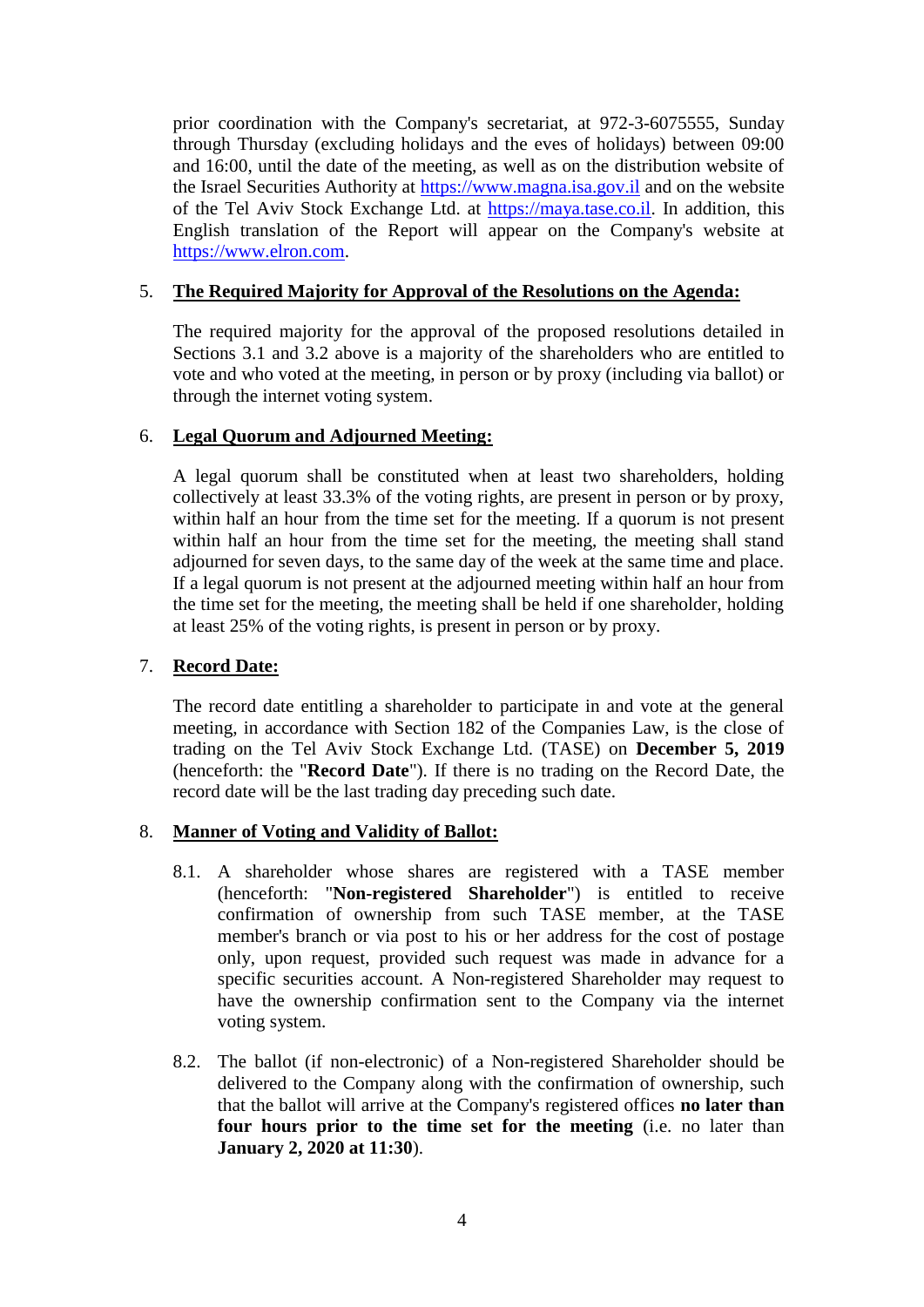8.3. A shareholder registered in the shareholders register should deliver the ballot to the Company, along with a photocopy of his or her identity card or passport or certificate of incorporation, such that the ballot will arrive at the Company's registered offices **up to six hours prior to the time set for the general meeting** (i.e. by **January 2, 2020 at 09:30**).

## 9. **Internet:**

- 9.1. A Non-registered Shareholder may vote on a resolution that is on the agenda as described above, by submitting a ballot via the internet voting system (henceforth: "**Electronic Ballot**").
- 9.2. The Electronic Ballot will open for voting at the end of the Record Date. Voting via the internet voting system will close **6 hours prior to the time set for the meeting** (i.e. by **January 2, 2020 at 09:30**), at which time the internet voting system will be closed.

### 10. **Address for Delivering Ballots and Position Statements:**

The Company's offices at ToHa Tower, 114 Yigal Alon St.,  $27<sup>th</sup>$  Floor, Tel-Aviv, Israel.

## 11. **Deadlines for Submitting Position Statements and the Board of Directors' Response:**

- 11.1. The deadline for submitting position statements to the Company is up to ten days prior to the date set for the meeting.
- 11.2. The deadline for submitting the board of directors' response to position statements, insofar as shareholders have submitted position statements to the board of directors and the board of directors has elected to submit a response to such position statements, is no later than five days prior to the time set for the meeting.

# 12. **Distribution Website and TASE Website Addresses for Accessing Ballots and Position Statements:**

The addresses of the Israel Securities Authority and TASE websites on which the ballot and position statements may be accessed are as follows: Israel Securities Authority distribution website: [https://www.magna.isa.gov.il;](https://www.magna.isa.gov.il/) TASE website: [https://maya.tase.co.il.](https://maya.tase.co.il/)

### 13. **Receipt of Ballot and Position Statements:**

A Non-registered Shareholder is entitled to receive via email (to the email address in the TASE member's possession), free of charge, a link to copies of the ballot and position statements on the distribution website from the TASE member with whom his or her shares are registered, unless such shareholder notified the TASE member that he or she does not wish to receive the link, or wishes to receive ballots by post for a fee. The notification regarding ballots will apply to position statements as well.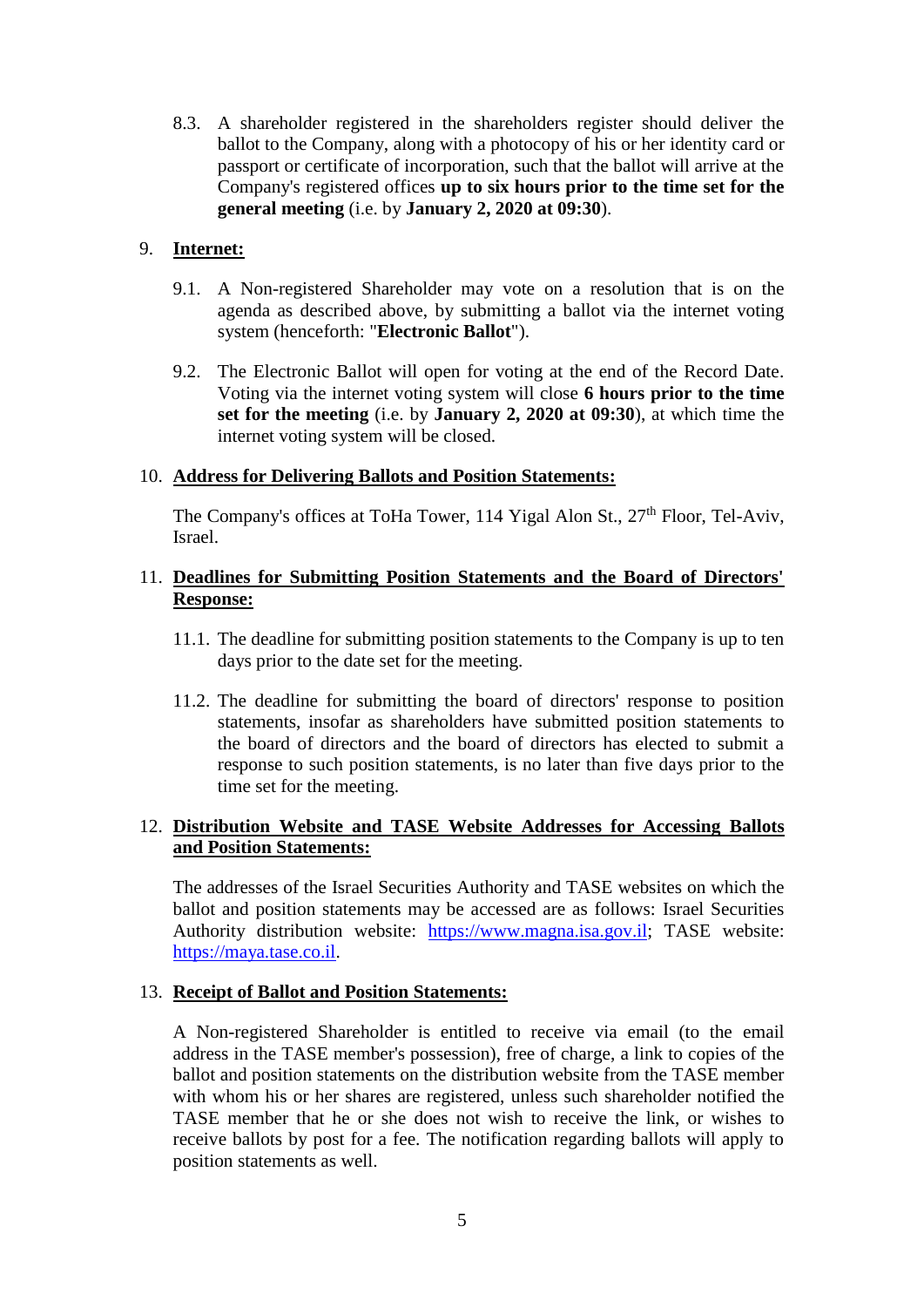## 14. **Inspection of Ballots:**

One or more shareholders, who on the Record Date hold at least five percent (5%) of the voting rights in the Company, or who hold at least five percent (5%) of the voting rights in the Company that are not held by a controlling shareholder as defined in Section 268 of the Companies Law ("**Controlling Shareholder**"), is entitled following the general meeting, in person or by proxy, to inspect the ballots at the Company's offices (whose address appears in Section 4 above) during regular business hours, as detailed in Regulation 10(A) of the Regulations.

The number of shares constituting 5% of the voting rights in the Company is 2,153,273 ordinary shares of the Company.

The number of shares constituting 5% of the voting rights in the Company that are not held by a Controlling Shareholder, including through institutional parties under the control thereof, is 830,628 ordinary shares of the Company.

## 15. **Changes in Meeting Agenda:**

After the proxy is issued, there may be changes in the agenda, including the addition of an item to the agenda, and position statements may be released; the updated agenda and the position statements released in the Company's filings will be available on the distribution website, whose address appears in Section 12 above.

### 16. **Deadline for Submitting Amended Ballot:**

Should there be a request to add an item to the meeting agenda and the Company will issue an updated ballot (to include the added item/s), the Company will issue such updated ballot at the time the updated meeting agenda is released, which will be in accordance with the schedule set forth in Section 5B of the Israel Companies Regulations (Notice and Announcement of General Meetings and Class Meetings in Public Companies and the Addition of Issues to the Agenda), 5760-2000.

## **Shareholders should mark their votes on the items on the agenda in Part Two of the ballot.**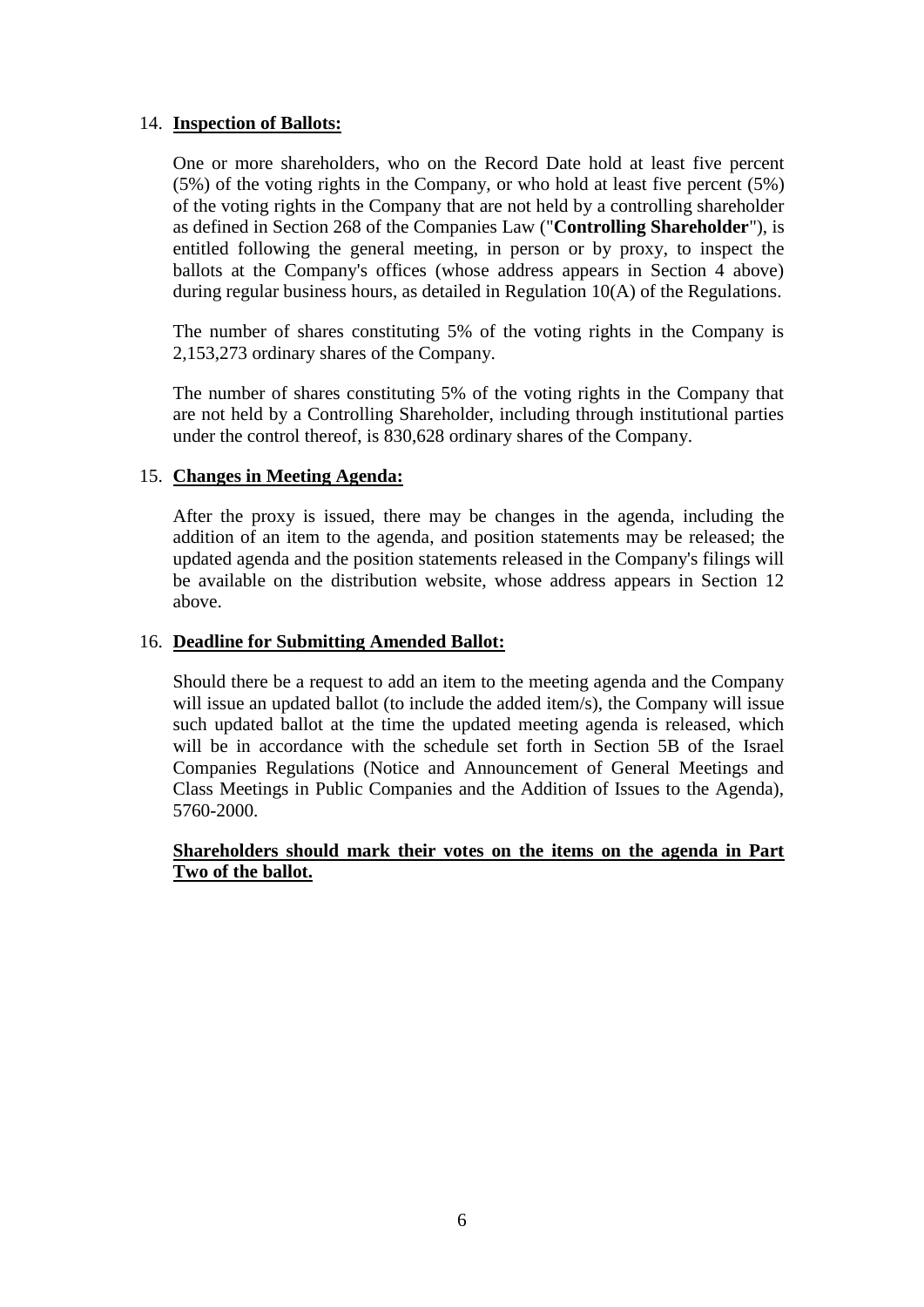## **Ballot – Part Two**

**Company name:** Elron Electronic Industries Ltd., Corporation Number 520028036.

**Company address (for submitting and delivering ballots):** The Company's offices in ToHa Tower, 114 Yigal Alon St.,  $27<sup>th</sup>$  Floor, Tel-Aviv, Israel.

**Time of meeting:** January 2, 2020, at 15:30.

**Type of meeting:** Annual General Meeting.

**Record date for entitling a shareholder to vote at the general meeting:** The close of trading on the Tel Aviv Stock Exchange Ltd. (TASE) on December 5, 2019 (henceforth: the "**Record Date**"). If there is no trading on the Record Date, the record date will be the last trading day preceding such date.

#### **Shareholder Information**

Name of shareholder:

I.D. No.:

If the shareholder does not have an Israeli identity card –

Passport No.:

Country of issue:

Valid until:

If the shareholder is a corporation –

Corporation No.:

Country of incorporation: